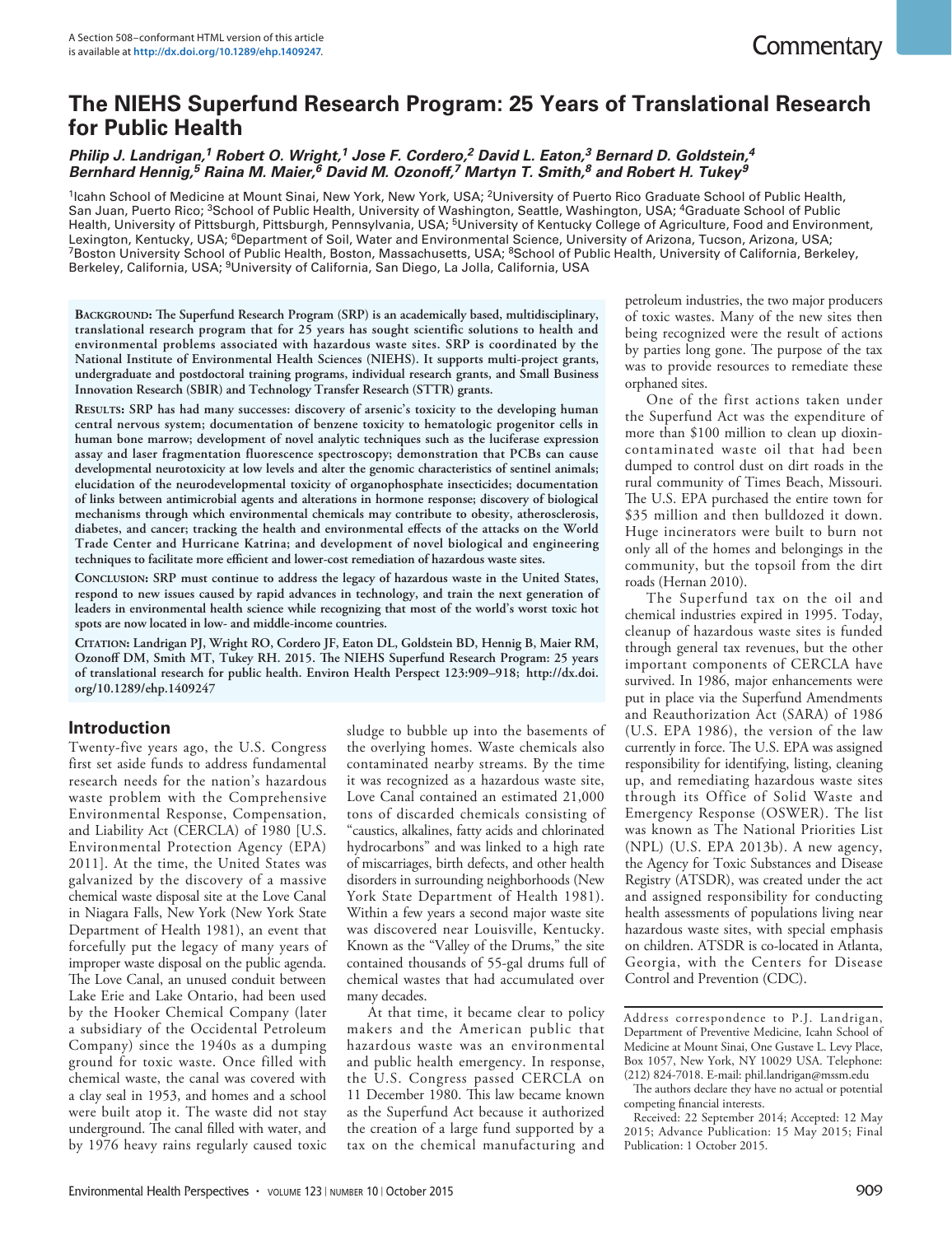*The Superfund Research Program (SRP)*. SRP was launched in 1987. It was established by the Congress to provide scientific support for the U.S. EPA and ATSDR hazardous waste programs and funded through a small set-aside from the Superfund Trust. SRP's mission is to "seek solutions to the complex health and environmental issues associated with the nation's hazardous waste sites with the ultimate goal of improving public health." It has worked to provide answers to important scientific questions: How clean must a site be? And how might a site be remediated to maximum effect and at minimum cost? Chemical mixtures posed a particular challenge because hazardous waste sites often contain complex collections of chemicals, and unexpected interactions can lead to unforeseen forms of toxicity.

In this report we present a summary of the first 25 years of SRP. It is based on remarks presented at the Twenty-Fifth Annual SRP Meeting [National Institute of Environmental Health Sciences (NIEHS ) 2012].

Early on, it was decided that, although funding for hazardous waste research was appropriated to the U.S. EPA, the research program would be administered by the National Institutes of Health (NIH) and conducted in the nation's leading research universities. Accordingly, the NIEHS, a component of NIH, was assigned responsibility for establishing the program, named initially the NIEHS Superfund Hazardous Substances Basic Research and Training Program (NIEHS 1987).

In the early years of the program, research funds were awarded to EPA and then "passed through" to NIEHS. Later, to enhance administrative efficiency, this arrangement was changed to a "line item" budget allocation in the annual budget for NIEHS.

From its outset, SRP has been guided by a clear vision set by its founding director, William Suk, and nurtured and encouraged by a succession of NIEHS Directors, starting with David Rall and followed by Kenneth Olden, David Schwartz, Interim Director Sam Wilson, and current Director, Linda Birnbaum. William Suk remains the SRP Director, accounting for the stability and steadiness of the program (Wilson 2014).

In 1987, the first year of the program, four Universities were funded: University of California (UC), Berkeley; UC Davis; University of Washington; and Massachusetts Institute of Technology (MIT). Today, SRP supports research in 18 university-based Centers across the United States. These Centers are selected through rigorously independent and highly competitive peer review.

What appears at first sight to be a conventional multi-project research structure is in reality anything but conventional.

One unique aspect is the requirement for an integrated suite of research projects that includes a minimum of two biomedical projects and two environmental science or engineering projects (Suk and Anderson 1999; Suk et al. 1999). There may be as many as 12 components organized around a common theme and supported by core facilities. The mandatory pairing of environmental research with biomedical research is unique in the NIH portfolio.

Each SRP must include *a*) an Administrative Core that promotes crossdisciplinary interactions, and is responsible for oversight and liaison; *b*) a Research Translation Core that disseminates information to other scientists, policy makers, and the public, helping to transform scientific discoveries into applications that can inform risk assessment and guide site remediation and disease prevention; *c*) a Community Engagement Core that builds partnerships with affected communities (Pezzoli et al. 2007); and *d*) a Training Core, essential for developing a new generation of scientists schooled in the interdisciplinary research required to solve the complex problems of abandoned hazardous wastes.

The SRP also provides funding for individual research grants (R01s) as well as for Small Business Innovation Research (SBIR)/ Small Business Technology Transfer Research (STTR) grants. These Small Business grants are designed to foster the commercialization of relevant technologies and devices. The R01 program is dedicated to relevant environmental research. A parallel program at NIEHS, also funded by the Superfund appropriation, supports a national worker training curriculum and has trained 1.4 million hazardous waste workers.

The heightened vulnerability of children to environmental health threats is a theme long emphasized by SRP [National Research Council (NRC) 1993; U.S. EPA 1996]. This emphasis has resulted in extensive support for research in children's environmental health (Landrigan et al. 1999), exemplified by the fact the NIEHS's national network of Centers for Children's Environmental Health and Disease Prevention Research had its origins within the UC Berkeley SRP. Several NIEHS Children's Environmental Health programs are now co-located in universities with SRP programs.

In recent years, as the world's most heavily polluted places come increasingly to be located in low- and middle-income countries (Blacksmith Institute 2013), SRP has directed substantial resources to study those environments. These efforts, undertaken in partnership with local universities and government agencies, seek to remediate problems in developing countries and also to learn lessons that can be applied in the United States. For example, the UC San Diego SRP represents SRP on the Good Neighbor Environmental Board (GNEB), an independent federal advisory committee that provides guidance to the President and the Congress on environmental challenges along the U.S.–Mexico border (U.S. EPA 2014). Another major SRP presence on the U.S.–Mexico border is the Dean Carter Binational Center for Environmental Health Sciences, a partnership between the University of Arizona, UC San Diego, and Texas A&M SRPs and 11 Mexican universities and research institutes (University of Arizona 2014). Its goal is to stimulate innovative cross-border research, community engagement, and education (U.S. EPA and Secretaría de Medio Ambiente y Recursos Naturales 2012). The Columbia University SRP has extensively studied the epidemiology and toxicology of arsenic in Bangladesh (Ahsan et al. 2006), the Harvard SRP has studied the consequences of lead exposure in Mexico (Gomaa et al. 2002; Téllez-Rojo et al. 2006), and the UC Berkeley SRP has studied the hematopoietic toxicity of benzene in China (Smith et al. 2005).

Finally, SRP goes beyond research to actually developing solutions to environmental health problems. Much work has gone into *a*) the development of novel technologies for detection of biologically active environmental chemicals, *b*) an understanding of the biological basis of environmental chemical toxicity, and *c*) the development of innovative remediation technologies to help clean up Superfund and other hazardous waste sites. The following are examples.

*New detection technologies*. **Detection of aryl hydrocarbon agonists**. Halogenated aromatic hydrocarbons (HAHs) are highly toxic and are found commonly in industrial waste. Michael Denison of the UC Davis SRP developed a new approach to track HAH and related dioxin-like chemical contaminants (Denison et al. 1998).

Using cultured cells, Denison manipulated the aryl hydrocarbon receptor system, the intricate biological mechanism that responds to HAHs, to create a highly specific, sensitive, and low-cost method for tracking dioxins and other HAHs (U.S. EPA and Secretaría de Medio Ambiente y Recursos Naturales 2012). This bioassay uses aryl hydrocarbon receptor signaling to link HAH contamination to the production of a fluorescent luciferase reporter. A further advantage of this bioassay is that it responds to HAH in a dose-dependent manner, and thus the relative brightness of the luciferase glow reflects the level of HAH-like activity. This work led to the development of the Chemical Activated LUciferase gene eXpression (CALUX®) system (Rogers and Denison 2000; Windal et al. 2005) now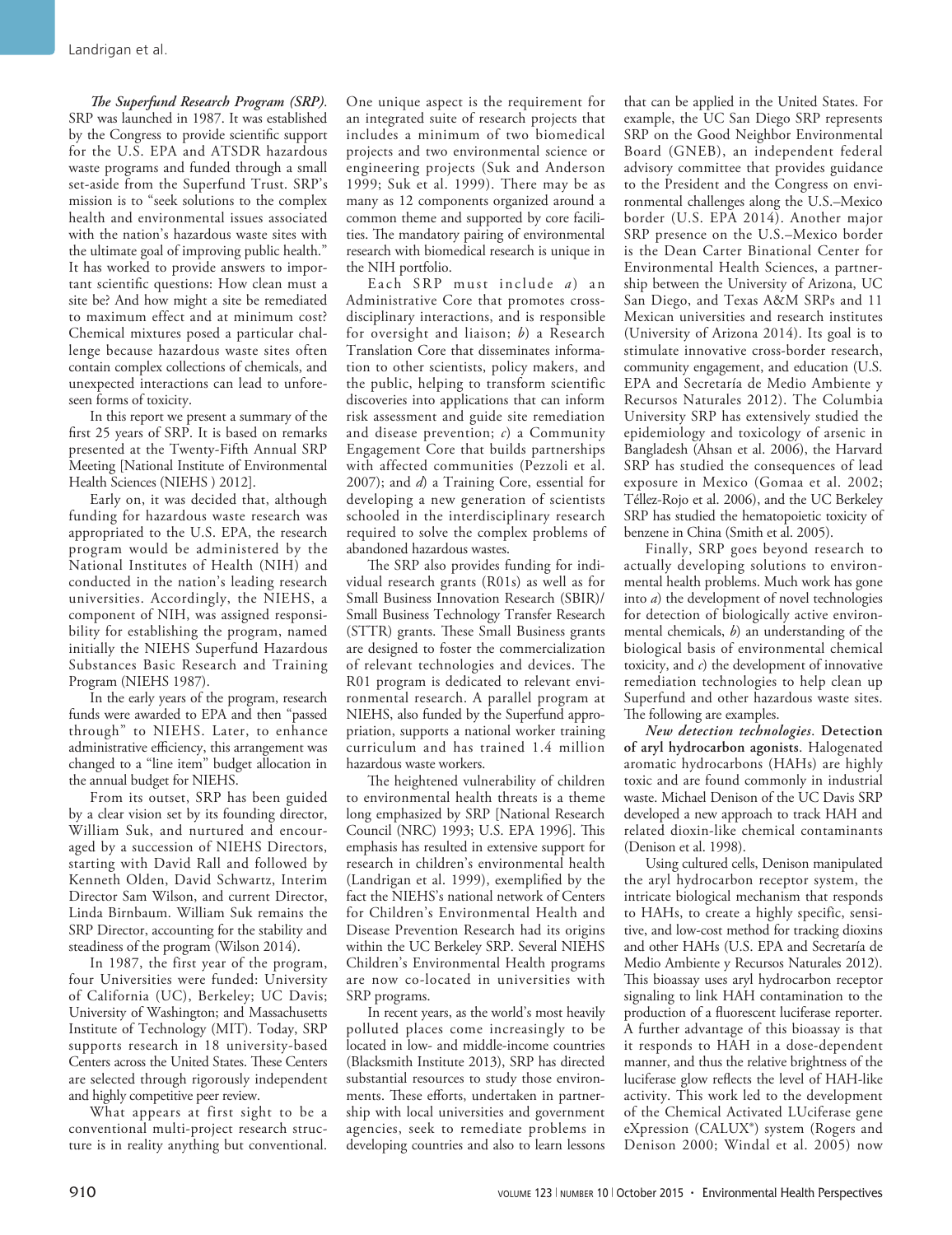used by the U.S. EPA to evaluate HAH contamination in environmental media.

**Detection of xenoestrogens**. In August 2012, the BG1Luc assay, developed by Xenobiotic Detection Systems Inc., a system similar to the Denison system, and developed with support from an SRP SBIR grant, was accepted as part of EPA's Tier 1 screening program for estrogenic chemicals (Gordon and Clark 2005). This assay provides a platform for testing the endocrine-disrupting activity of various compounds. It is based on hormone-stimulated transcriptional regulation and uses cultured cells that express estrogen receptors. When these receptors are stimulated by estrogenic compounds acting as agonists or antagonists, they modulate the expression of an estrogen promoter–regulated luciferase reporter gene.

**Real-time analysis of multiple components in exhaust**. A team of SRP researchers, led by Catherine Koshland at UC Berkeley, collaborated with scientists at Lawrence Berkeley National Laboratory to develop an entirely new technique for real-time, continuous monitoring of compounds commonly found in combustion effluents.

The technique uses excimer laser fragmentation fluorescence spectroscopy to detect and quantify multiple components in combustion exhausts (Avakian et al. 2002). High-energy photon beams fragment the contaminants that can then be optically detected by laserinduced fluorescence. The method can simultaneously detect multiple airborne elements and compounds down to very low levels (in the parts per billion range), including chlorinated hydrocarbons, barium, chromium, manganese, nickel, lead, and tellurium. The assay detects chemicals in real time and also *in situ* (Choi et al. 2005).

Before this invention, the standard practice for monitoring combustion by-products involved lengthy, labor-intensive sample extractions and preparations that could require several weeks.

*Understanding the biological basis of environmental chemical toxicity*. **Arsenic**. Arsenic is a natural contaminant of groundwater in nearly 70 countries around the world, including areas of the United States. It is also released to the environment by industrial processes such as mining, fossil fuel extraction, and hydraulic fracturing for natural gas. Arsenic is a proven human carcinogen. It also causes cardiovascular and other chronic diseases (States et al. 2009).

Bangladesh is very severely affected by arsenic in groundwater. An estimated 35–77 million people in Bangladesh depend on well water contaminated with arsenic. A multidisciplinary team from the Columbia University SRP established the Health Effects of Arsenic Longitudinal Study (HEALS)

in Bangladesh to investigate and control health problems caused by chronic exposure to arsenic (Ahsan et al. 2006). HEALS is providing important data on arsenic toxicity across a wide range of exposure levels. A major finding is that chronic exposure to relatively low levels of arsenic is associated with an increase in overall mortality (Argos et al. 2010).

Another major finding is that prenatal exposure to arsenic in drinking water is negatively associated with brain development in children (Wasserman et al. 2011). This study, led by Joseph Graziano, found significant evidence for a negative dose–response relationship between arsenic exposure and childhood intelligence. The study found also that earlylife exposure to arsenic affects motor function (Parvez et al. 2011). Children exposed to water arsenic concentrations > 10 μg/L performed more poorly on tests of intelligence and motor function than those exposed to < 10 μg/L. The present EPA drinking water standard for the United States is 10 μg/L (10 ppb) (U.S. EPA 2013a), and many regions around the world, including some areas of the United States, still have arsenic drinking water concentrations well above this standard.

The Columbia University team has leveraged additional resources to provide basic primary medical care to 20,000 people in rural Bangladesh. Before the team arrived, there were no physicians there. Now the clinic has its own pharmacy and has capacity to perform X-rays and electrocardiograms, and to provide dental care along with primary health care (States et al. 2009).

SRP research has demonstrated that arsenic exposure remains an important health issue in the United States. Margaret Karagas of the Dartmouth College SRP has led studies in the northeastern United States showing correlations between arsenic exposure in water and skin and bladder cancer (Karagas et al. 2002). Subsequent studies profiled the mechanisms for the arsenic-associated health effects including hypermethylation (Marsit et al. 2006a), DNA repair (Andrew et al. 2006), epigenetics (Marsit et al. 2006b), and genetic polymorphisms (Karagas et al. 2012).

Studies from the Dartmouth SRP were the first to report the presence of arsenic in rice and showed that rice consumption contributes to arsenic exposure among women in the United States (Gilbert-Diamond et al. 2011). These researchers found elevated levels of arsenic in brown rice syrup used in many processed foods, including many infant foods (Jackson et al. 2012).

The University of Arizona SRP has examined arsenic biotransformation and studied the impacts of arsenic metabolites on human health. Previously it was believed that methylation of arsenic was a detoxification process, but Vas Aposhian and colleagues showed that methylated metabolites of arsenic were, in fact, more toxic to cells than inorganic arsenic (Petrick et al. 2001). These researchers showed that the monomethylated metabolite of arsenic [monomethylarsonous acid (MMAIII)] can be detected in urine (Marnell et al. 2003) and can be used to profile ethnic differences in the regulation of MMAIII production (Gomez-Rubio et al. 2012) as well as differences in body composition and lifestyle (Gomez-Rubio et al. 2011).

To investigate whether MMAIII is involved in the causation of bladder cancer, University of Arizona SRP researcher A. Jay Gandolfi exposed cultured human bladder cells to MMAIII at a concentration found in the urine of arsenic-exposed populations. He found that this exposure did indeed cause cellular changes consistent with malignant transformation (Eblin et al. 2008). Subsequent studies found that MMA<sup>III</sup> imprinted cultured human bladder cells early in their continuous exposure (Wnek et al. 2010). These changes were shown to be irreversible and to be associated with changes in the epigenome (Jensen et al. 2009), cytokine signaling (Escudero-Lourdes et al. 2010), and global gene expression (Medeiros et al. 2012).

**Benzene**. To increase mechanistic understanding of benzene carcinogenicity, Stephen Rappaport, an exposure scientist, who was then at the University of North Carolina at Chapel Hill SRP, and Martyn Smith, a molecular toxicologist at the UC Berkeley SRP, developed and applied novel biomarkers of benzene exposure and at the same time investigated benzene-associated changes in DNA.

Rappaport and Smith have measured biomarkers in several hundred benzeneexposed workers and unexposed control subjects (Smith et al. 2005). They observed that low levels of exposure to benzene—levels < 1 ppm—cause a reduction in the number of circulating white blood cells and that benzene exposure is also toxic to hematologic progenitor cells, the unspecialized cells in the human bone marrow from which all blood cells develop (Zhang et al. 2012). This finding is very significant because the current occupational exposure standard for benzene in the United States and in many other countries is a time-weighted average exposure of 1 ppm. Rappaport et al. (2010) also found that benzene metabolite exposure biomarkers increase with increasing air concentrations, but in a nonlinear fashion, suggesting that cytochrome P450 metabolism of benzene is saturated at relatively low exposure levels.

The development by Rappaport et al. (2010) of a comprehensive set of biomarkers enabled these SRP researchers to systematically explore benzene–biomarker relationships over a wide range of occupational and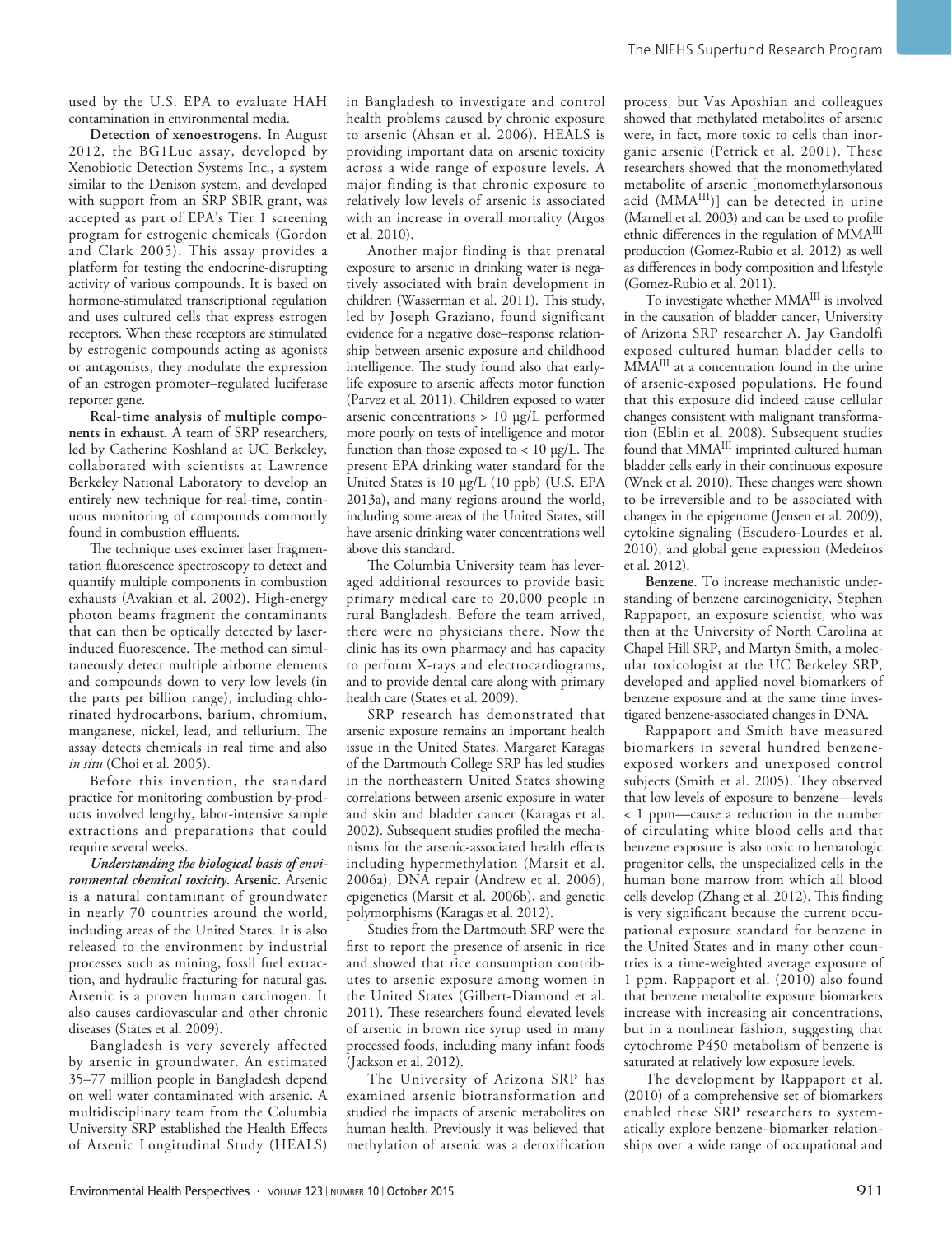environmental exposures. Their work was cited by EPA in justifying its decision to lower the benzene content of gasoline, pointing to supralinear (greater-than-proportional) production of benzene-related protein adducts at air concentrations < 1 ppm (U.S. EPA 2007).

**Lead and metal mixtures**. In 1994, a group of Harvard School of Public Health researchers led by Howard Hu initiated the Early Life Exposure in Mexico to Environmental Toxicants (ELEMENT) cohorts through an SRP grant (Harvard School of Public Health, Superfund Research Program 2014). The goal of this project was to map the adverse effects of lead exposure on early childhood development. Mexico City was chosen as the venue because lead exposure is very high there, reflecting use of leaded gasoline until 2000 and widespread use of lead-glazed pottery. Also, this location provided the opportunity to collaborate with a strong Mexican research team. Data from ELEMENT have confirmed the developmental neurotoxicity of lead at low levels, showed that measurement of bone lead content by X-ray fluorescence provides an accurate time-integrated biomarker of cumulative lead exposure, and demonstrated that lead from the maternal skeleton can be mobilized during pregnancy to increase maternal and fetal blood lead levels (Gomaa et al. 2002; Téllez-Rojo et al. 2006).

In 2006, Robert Wright, also then at Harvard, founded a second ELEMENT cohort in Mexico City focused on metal mixtures—arsenic, manganese, lead, and cadmium. This project is also quantifying exposures to social stress and poverty and exploring the hypothesis that combined exposures to metals and social stressors in early life have synergistic adverse effects on neurodevelopment. To date, the new ELEMENT study has detected a consistent pattern of adverse effects on development from both lead and social stress. It has also found that the disturbed salivary cortisol rhythms that follow high levels of stress are associated with adverse development (Braun et al. 2014).

**Organophosphate neurotoxicity**. Theodore Slotkin at the Duke University SRP is studying the effects on brain development and metabolism of exposures in early life to widely used organophosphate (OP) pesticides.

Data from Slotkin's lab show that earlylife OP exposure results in reduced numbers of neurons and in neurobehavioral deficits (Slotkin et al. 2006). To elucidate the underlying mechanisms, the Slotkin team evaluated gene expression in newborn rodents that had been exposed to low levels of the OP insecticides chlorpyrifos and diazinon during the first 4 days of life. They found that chlorpyrifos and diazinon each resulted in changes in expression of 20–25% of genes related to cell cycle and apoptosis pathways (Slotkin and Seidler 2012).

Importantly, these effects were shown to be independent of cholinesterase inhibition, the primary mechanism for acute OP poisoning, and occurred at exposure levels below the threshold for cholinesterase inhibition.

Slotkin's research team is also investigating the toxic effects of OP exposures on glucose and lipid metabolism. They found that early-life exposures of rodents to chlorpyrifos, diazinon, or parathion resulted in metabolic profiles resembling the initial stages of diabetes (Slotkin et al. 2005). More recently they observed that these exposures produce sex-selective changes in serum lipids, leading to increased body weight in adulthood (Slotkin 2011).

Further studies of OPs undertaken at the University of Washington SRP led by Clem Furlong and Lucio Costa have studied whether common single nucleotide polymorphisms (SNPs) in paraoxonase 1 (PON1), the gene that detoxifies chlorpyrifos (Shih et al. 1998), are related to increased susceptibility to cholinesterase inhibition. They found that the SNP at –108C results in doubling the concentration of PON1 in plasma, relative to the common form, –108T. Another SNP, Q192R, increases the catalytic efficiency of PON1 toward certain pesticides (Shih et al. 1998).

Furlong and Costa demonstrated that PON1 is slow to get "turned on" after birth. They have now begun to explore whether failure of PON1 to be expressed in early life might increase the vulnerability of young children to chlorpyrifos and other OP insecticides. Their studies found that children < 2 years old, especially those homozygous for PON1Q192, are potentially highly susceptible to chlorpyrifos toxicity (Furlong et al. 2005).

**Organotins as environmental obesogens**. A team of SRP investigators at Boston University, led by Jennifer Schlezinger, has used innovative techniques to assess plausible mechanisms through which organotins, used in anti-fouling paint on the hulls of ships, could stimulate formation of fatty bone tissue and degradation of structural bone (Bissonnette et al. 2010). Organotins are now ubiquitous in marine environments. Schlezinger demonstrated that extremely low doses of organotins adversely affect the development of B lymphocytes in the bone marrow through activation of the peroxisome proliferator–activated γ receptor (PPARγ) and the retinoid X receptor (RXR) (Yanik et al. 2011). Because this cell subset matures into blood lymphocytes responsible for generating protective antibodies, the results strongly suggested that organotins could act as immunosuppressants. Perhaps more important, the data also suggested that organotins have global effects on the bone microenvironment and on the development and function of other cell types that depend

on the bone microenvironment for growth and differentiation signals.

With the understanding that PPAR controls fat (adipogenesis) and bone (osteogenesis) development, Schlezinger and her team reasoned that inappropriate activation of these receptors by organotins might skew differentiation of a bipotential mesenchymal stem cell toward the adipocyte lineage and away from the osteogenic lineage (Yanik et al. 2011). In fact, nanomolar concentrations of organotins appear to distort the differentiation of these stem cells so that formation of fat is favored over bone development and repair. Exposures to these chemicals thus resulted in premature aging of bone. Furthermore, the data suggest a plausible mechanism through which organotins could contribute to the accumulation of visceral fat—by inappropriately activating the PPAR in other organs.

**PCB exposures and infant development**. Harvard University SRP grantee Susan Korrick and her research team were among the first to find an association between *in utero* exposures to polychlorinated biphenyls (PCBs) and altered developmental achievement and growth in infancy and later childhood (Sagiv et al. 2008, 2012).

Their study was performed with a cohort of 900 mother–infant pairs in a community adjacent to a PCB-contaminated harbor and Superfund site in New Bedford, Massachusetts. It revealed that exposure to PCBs may be associated with adverse effects on fetal maturation and may therefore be a modifiable risk factor for premature birth. They also found that infant visual memory, which is predictive of cognitive performance in childhood, may also be impaired by *in utero* PCB exposure.

The researchers examined the children again when they were 8 years old. This followup investigation revealed that early-life exposures to PCBs were consistently associated with adverse behaviors, particularly behaviors associated with attention deficit/hyperactivity disorder (ADHD). They observed that sociodemographically disadvantaged children were especially susceptible (Sagiv et al. 2012).

These findings are notable because, although the cohort lives adjacent to a PCB-polluted harbor, PCB exposure levels in this population are similar to those found in other populations across the United States. This suggests that the developmental neurotoxicity of PCBs may occur at exposure levels found commonly.

**PCB exposure and genetic variation in sentinel animals**. An outstanding example of collaboration among SRP investigators is provided by a study undertaken by the Boston University SRP in partnership with Mark Hahn, a senior scientist at the Woods Hole Oceanographic Institution. Hahn has been using populations of fish in the New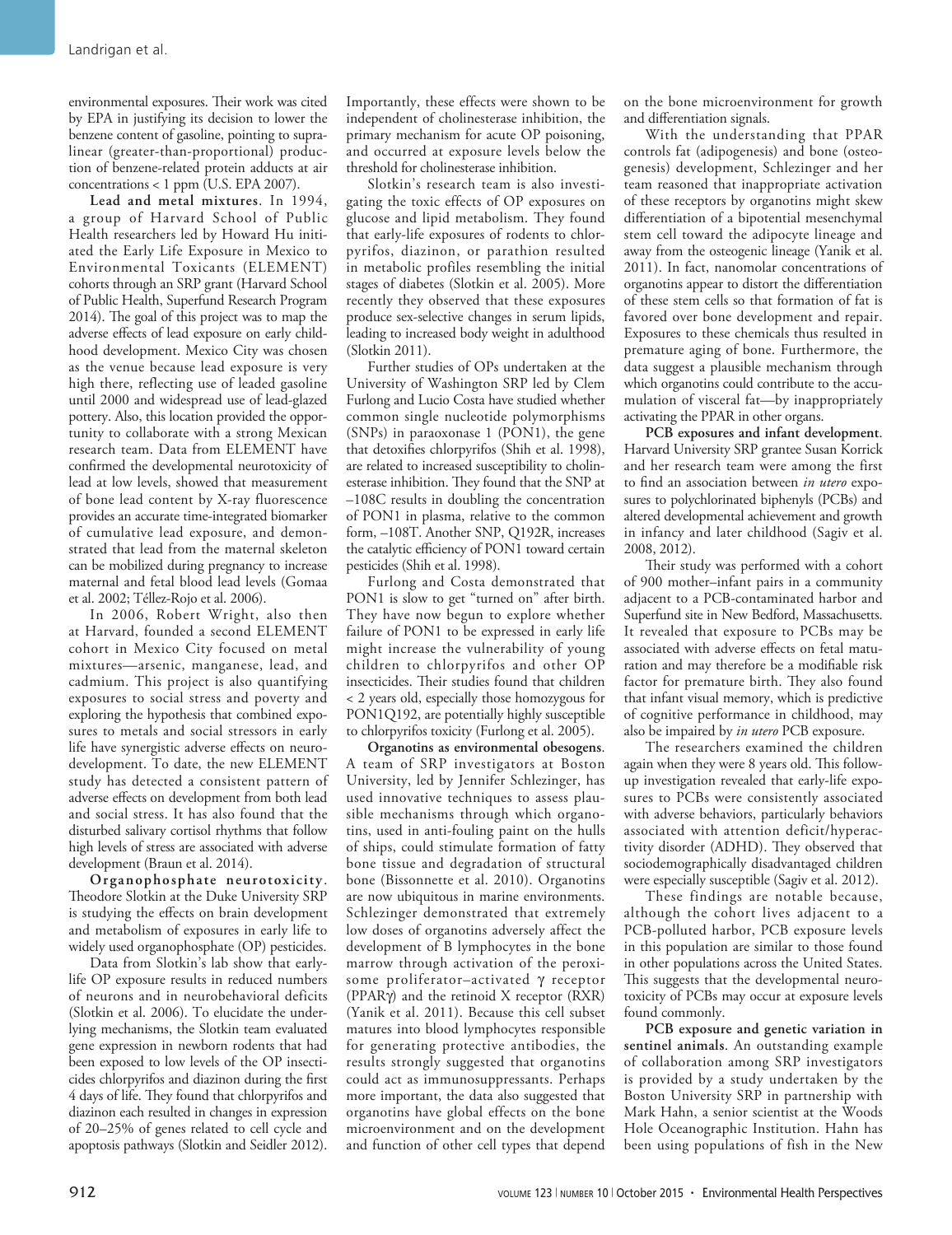Bedford Harbor Superfund site to study the effects of environmental chemical exposure on genetic variation. He is trying to understand the genetic impacts of long-term, multi-generational exposure to high levels of dioxin-like chemicals on fish. Specifically, he is studying a population of estuarine fish, Atlantic killifish (*Fundulus heteroclitus*). Hahn demonstrated that New Bedford Harbor killifish are much less sensitive to dioxinlike compounds than are killifish from an uncontaminated reference site on Cape Cod and that this chemical resistance is heritable through several generations (Harbeitner et al. 2013; Oleksiak et al. 2011). He and his team have demonstrated that the gene pool of a highly exposed animal can be dramatically and possibly permanently changed following chronic exposure to PCBs.

**Superfund chemicals, liver damage, and hepatocellular carcinoma**. To examine the cellular and molecular mechanisms though which Superfund chemicals may cause liver damage and hepatocellular carcinoma, Michael Karin and his team in the UC San Diego SRP are studying environmental chemicals known to be mutagens. They found that initial injury to liver cells following exposures to these chemicals results in the generation of reactive oxygen species (ROS) (Sakurai et al. 2008). They further discovered that the IKK/NF-κB (I κB kinase/ nuclear factor κB) inflammatory pathway within cells is critical to controlling levels of ROS (Karin and Greten 2005; Sakurai et al. 2006). In mice whose IKKβ in liver had been deleted, they demonstrated that ROS levels are increased. The consequence was high levels of apoptosis and cell death (He et al. 2010). Additionally, they found that these mice are at much higher risk of developing hepatocellular carcinoma when the mice are exposed to Superfund chemicals with mutagenic potential (Sakurai et al. 2006). These findings document that NF-κB is a critical mechanistic link between the onset of inflammation, liver toxicity, and long-term risk of cancer.

Further experiments conducted in the Karin laboratory have led to the discovery that in the presence of liver damage caused by mutagenic chemicals frequently found at Superfund sites, obesity can serve as a potent promoter of hepatocellular carcinoma (He et al. 2013; Park et al. 2010). This finding is of great significance for public health given the high prevalence of obesity in the United States.

**Antimicrobials and endocrine disruption**. Triclosan (TCS) and trichlocarban (TCC) are chlorinated phenols widely used as antimicrobials in personal care products such as soaps and disinfectants. TCC and TCS currently contaminate many waterways and are of growing concern to human and

environmental health. Pharmacokinetic studies in humans have shown that TCC in commercial soap is rapidly absorbed through the skin and easily detectable in urine within 72 hr (Schebb et al. 2011).

Bruce Hammock in the UC Davis SRP has provided evidence in cell-based bioassay screens that TCC and TCS modify the estradiol- or testosterone-dependent activation of the estrogen receptor (ER) and the androgen receptor (AR) (Morisseau et al. 2009). In a collaboration with the UC San Diego SRC, Hammock and his team found that TCC treatment of mice activated both the constitutive androstane receptor and ERα, leading to downstream induction of target genes (Yueh et al. 2012). Hammock and his colleagues have recently shown that TCS alters type 1 ryanodine receptor (RyR1) activity and impairs physiological excitation–contraction coupling in both cardiac and skeletal muscle (Cherednichenko et al. 2012). TCC was also shown to be a potent inhibitor of soluble epoxide hydrolase, which has been linked to anti-inflammatory activity (Liu et al. 2011).

These findings provide important evidence that TCC and TCS can alter important hormonal signaling pathways in animals and humans. These data moved the Food and Drug Administration to recently reevaluate the benefit–risk ratio of using these agents in personal care products.

**Nutritional modulation of Superfund pollutant toxicity**. The University of Kentucky SRP studies mechanisms through which nutrition can modulate environmental insults. Dietary habits and particular foods are known to enhance and also to protect against the health impacts of exposures to environmental pollutants (Hennig et al. 2007).

Bernhard Hennig and his colleagues at Kentucky have shown that diets rich in proinflammatory fatty acids (e.g., omega-6 fatty acids) can exacerbate PCB-induced vascular endothelial activation and atherosclerosis (Hennig et al. 2002, 2005). In contrast, antioxidant and/or anti-inflammatory nutrients (e.g., omega-3 fatty acids and plant-derived polyphenols) protect against PCB toxicity (Majkova et al. 2011; Newsome et al. 2014).

Nutritional modulation of disease outcomes associated with exposure to Superfund pollutants is particularly important during critical developmental phases in early childhood. Much information is emerging related to epigenetic mechanisms involved in these processes (Hennig et al. 2012).

**Phthalates and preterm births**. One of the newest SRP Programs, at the University of Puerto Rico in partnership with SRP researchers at Northeastern University and the University of Michigan, is exploring possible links between environmental factors and preterm births. Leaders of this program,

termed PROTECT—Puerto Rico Testsite for Exploring Contamination Threats—are José Cordero of the University of Puerto Rico, Akram Alshawabkeh of Northeastern University, and John Meeker and Rita Loch-Caruso of the University of Michigan. Preterm birth is a serious global public health problem that accounts for nearly 1 million infant deaths each year worldwide. Puerto Rico has the highest density of NPL sites per square mile and also the highest rate of preterm birth of any U.S. jurisdiction (Callaghan et al. 2006).

John Meeker from the University of Michigan showed that urinary phthalate metabolite concentrations were higher among preterm births in Puerto Rico than controls. He also found evidence for a positive dose– response relationship between preterm birth and exposures to some phthalates (Meeker et al. 2009). Meeker conducted a follow-on study using a nested case–control design in a much larger group of women that included 130 mothers who had delivered at < 37 weeks of completed gestation and 352 control mothers who delivered at  $\geq$  37 weeks. They found that women with the highest levels of phthalate exposure during pregnancy had up to five times the likelihood of preterm birth compared with women with the lowest exposure (Ferguson et al. 2014). These findings will be further explored in a longitudinal cohort of nearly 800 pregnancies in Puerto Rico.

**Health consequences of disasters**. Following the 11 September 2001 (9/11) terrorist attacks on New York City, SRP awarded emergency supplemental funding to the Mount Sinai School of Medicine SRP to study the health effects of the toxic environmental exposures that resulted from the destruction of the World Trade Center.

Three programs were launched: *a*) clinical and epidemiological studies of emergency response workers who served at Ground Zero, *b*) a prospective follow-up study of 182 pregnant women who were inside or near the World Trade Center at the time of the attacks, and *c*) a pediatric outreach program. These studies were launched in close coordination with the National Institute for Occupational Safety and Health and the New York City Department of Health and Mental Hygiene.

Two parallel occupational studies—one led by David Prezant that is following New York City Fire Department firefighters and paramedics, and the other by Philip Landrigan that is following the remainder of the 9/11 responder population—found that workers at Ground Zero developed new-onset cough, wheeze, and phlegm production in the initial weeks and months after the attacks (Landrigan et al. 2004; Weakley et al. 2011).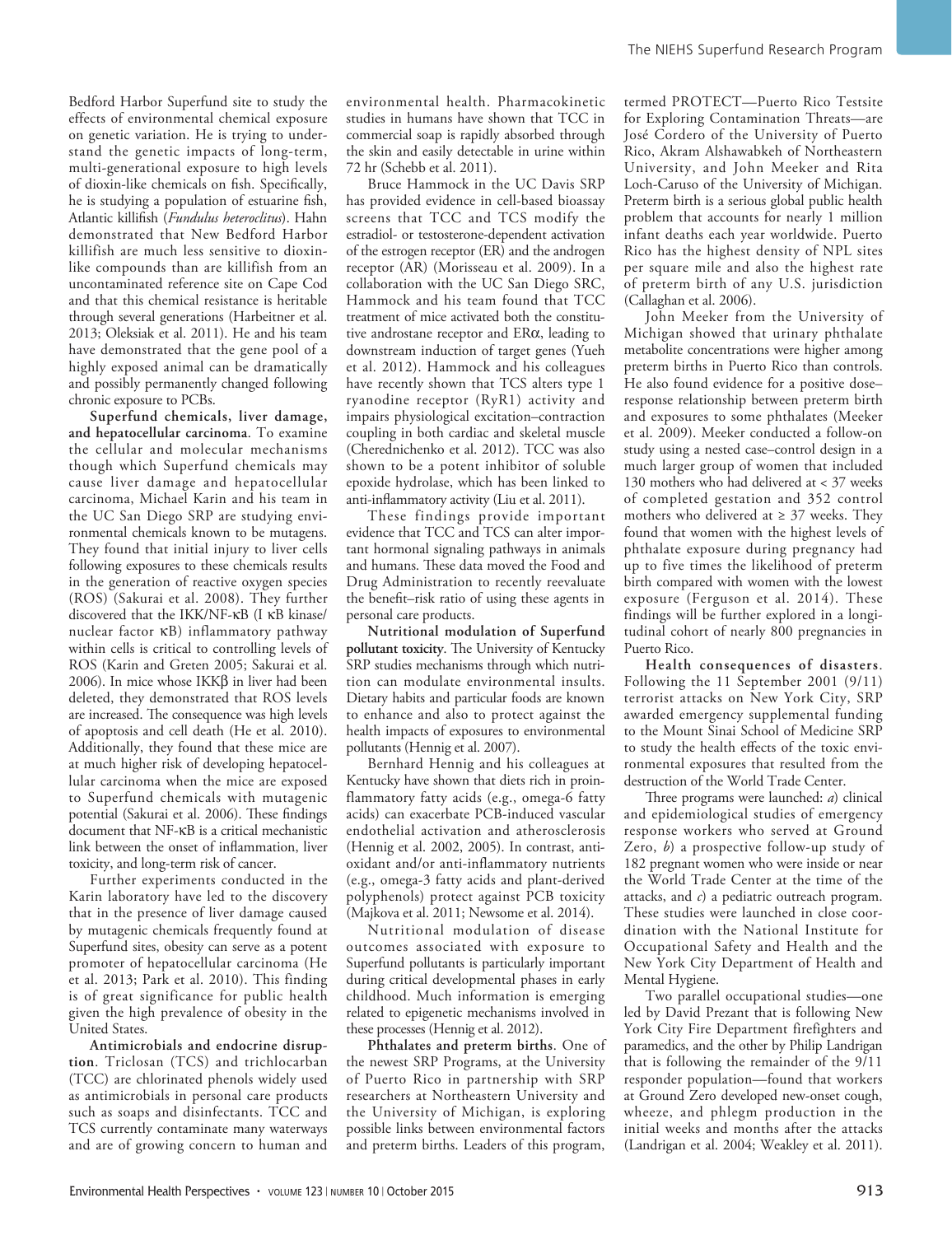These symptoms were most likely caused by inhalation of massive quantities of the highly alkaline dust (pH 10–11), which caused intense inflammation and subsequent scarring and distortion of airways. Ten-year followup assessment of this population found that despite a very low prevalence of tobacco smoking, 41% had persistently impaired pulmonary function, most commonly restrictive impairment. Pulmonary impairment and other abnormal findings were most frequent and severe in workers experiencing the heaviest exposure (Wisnivesky et al. 2011). Mental health symptoms were also common and they too showed an exposure–response gradient.

The major finding in the study of pregnant women led by Gertrud Berkowitz of Mount Sinai was that the rate of intrauterine growth restriction doubled in infants born to mothers who were inside or near the World Trade Center on 9/11, compared with unexposed controls in the New York City area (Berkowitz et al. 2003).

SRP also provided emergency supplemental funding to study health effects in the aftermath of Hurricane Katrina. Working through the NIEHS Portal, which combines advances in geographic information systems, data mining/integration, and visualization technologies, SRP investigators were able to provide decision makers in the Gulf Coast region with the data, information, and the tools they needed to *a*) monitor human and environmental health impacts of Hurricane Katrina; *b*) assess and reduce human exposures to contaminants; and *c*) develop science-based remediation, rebuilding, and repopulation strategies (Miranda 2007).

*Innovative remediation technologies*. **Phytoremediation**. Phytoremediation is the use of plants to remove, detoxify, or stabilize toxic chemicals in contaminated soils and groundwater. It represents a very attractive alternative to conventional remediation technologies, which are expensive and time consuming and can produce toxic by-products.

The late Milton Gordon and Lee Newman of the University of Washington SRP applied plant physiology, cell culture techniques, agronomy, microbiology, hydrogeology, and engineering to design a phytoremediation strategy for hazardous waste sites where groundwater is contaminated with organic solvents. They found that hybrid poplar trees can detoxify organic solvents such as trichloroethylene (TCE), perchloroethylene, and carbon tetrachloride that have become widespread industrial pollutants (Gordon et al. 1998).

SRP SBIR grantee Edenspace Systems Corp. is exploiting the ability of rabbit-foot grass *(Polypogon monospeliensis)* to remove mercury and sulfur from contaminated soils (Edenspace Systems Corporation 2014). The

plant converts these elements to mercury sulfide, which has high stability and low solubility. Their work has focused primarily on wet ecosystems and has demonstrated high levels of mercury uptake by rabbit-foot grass to concentrations up to 110 times that of a control plant.

A multidisciplinary team from the University of Arizona SRP, led by environmental microbiologist Raina Maier and biogeochemist Jon Chorover, is using a phytoremediation approach to treat mining wastes. These wastes are prevalent in arid and semi-arid environments and can be highly contaminated with arsenic, lead, and other toxic metals. The team is using native plants that do not accumulate metals into shoot tissues to establish a vegetative cap and stabilize metals in the rooting zone—a process called phytostabilization (Mendez and Maier 2008). They have combined cutting-edge molecular ecology and geochemistry techniques to examine the plant root–microbe–tailings environment and the complex transitions that take place during revegetation. They are developing biogeochemical indicators to predict vegetation success. Major mining companies have partnered with this research team and will use these data to guide revegetation strategies.

To further boost the phytoremediation potential of plants, information is needed about the mechanisms and pathways that mediate the uptake, detoxification, and sequestration of toxic heavy metals (Mendoza-Cózatl et al. 2011; Song et al. 2010). Julian Schroeder's laboratory at the UC San Diego SRP has identified several of the genes and proteins in plant vacuoles responsible for these actions. They function via ABC transporters and long-distance root-to-shoot transport mechanisms (Mendoza-Cózatl et al. 2011; Song et al. 2010).

Schroeder also discovered that a sodium metal transporter was key in protecting plants from salt stress, known to be a major factor in crop losses (Schroeder et al. 2013). Translating these findings to other investigators in Australia, the sodium transporters have been genetically engineered into wheat plants that are highly tolerant of ground salt. The outcome of this discovery, which was initiated through SRP efforts, has been an increase in wheat production of over 25%. By improving salt tolerance, important crops such as wheat can be grown on previously used farmland that has been claimed to be fallow due to salination. Such advances could eventually increase the world's production of wheat and improve our planet's food production.

**Nanotechnology**. Dibakar Bhattacharyya and other scientists at the University of Kentucky SRP developed a double-membrane remediation system that removes chlorinated organic contaminants from groundwater

(Lewis et al. 2011). The device could offer an inexpensive way to provide clean drinking water in areas of the world where chemical contamination is prevalent. The system uses nanostructured materials to generate hydroxyl radicals that can remove the contaminants.

Bhattacharyya's group also pioneered the synthesis of iron-based nanoparticles for toxic organic de-chlorination using "greener" approaches and responsive polymer membrane platform (Meeks et al. 2012).

Lindell Ormsbee and the University of Kentucky SRP Research Translation Core worked with Bhattacharyya to find ways to implement his technology at the Paducah Gaseous Diffusion Plant, Kentucky's largest Superfund site, which contains significant contamination by TCE and PCB (Gui et al. 2013; Meyer et al. 2009).

**Groundwater remediation**. Mark Brusseau and his research group at the University of Arizona SRP have conducted an extensive, two decades–long, research program, comprising field tests, mathematical modeling studies, and laboratory investigations, focused on the Tucson International Airport Area Superfund site (NRC 2013). This program has investigated the transport and fate of chlorinated-solvent contaminants in groundwater, while addressing issues critical to the characterization and remediation of hazardous waste sites (NRC 2013).

These researchers have also developed and tested several innovative methods for characterization and remediation of subsurface contamination. For example, the first fullscale application of the partitioning tracer test method for detecting organic-liquid contaminants in the subsurface was tested at the site. In addition, some of the initial field applications of the integrated contaminant mass discharge test, the multi-solute diffusive tracer test, and the bioactive tracer test were conducted at the site (Brusseau et al. 2013).

**Solar-powered electrochemical remediation**. A team of researchers at the Northeastern University SRP, led by Akram Alshawabkeh, developed a solar-powered electrochemical technology to manipulate the chemistry of groundwater, enabling *in situ* treatment of contaminants (Alshawabkeh and Mao 2012). The technology uses solar panels to apply lowlevel direct electric currents through electrodes in wells, manipulating the groundwater chemistry through electrolysis to create conditions favorable for either reduction or oxidation of contaminants. The process is versatile and can treat a mixture of chemicals including TCE, dichromate, selenite, nitrate, and phosphate.

This technology offers several advantages: *a*) It is driven by a renewable energy source, *b*) it is environmentally friendly because it does not require the addition of chemicals into groundwater, and *c*) rates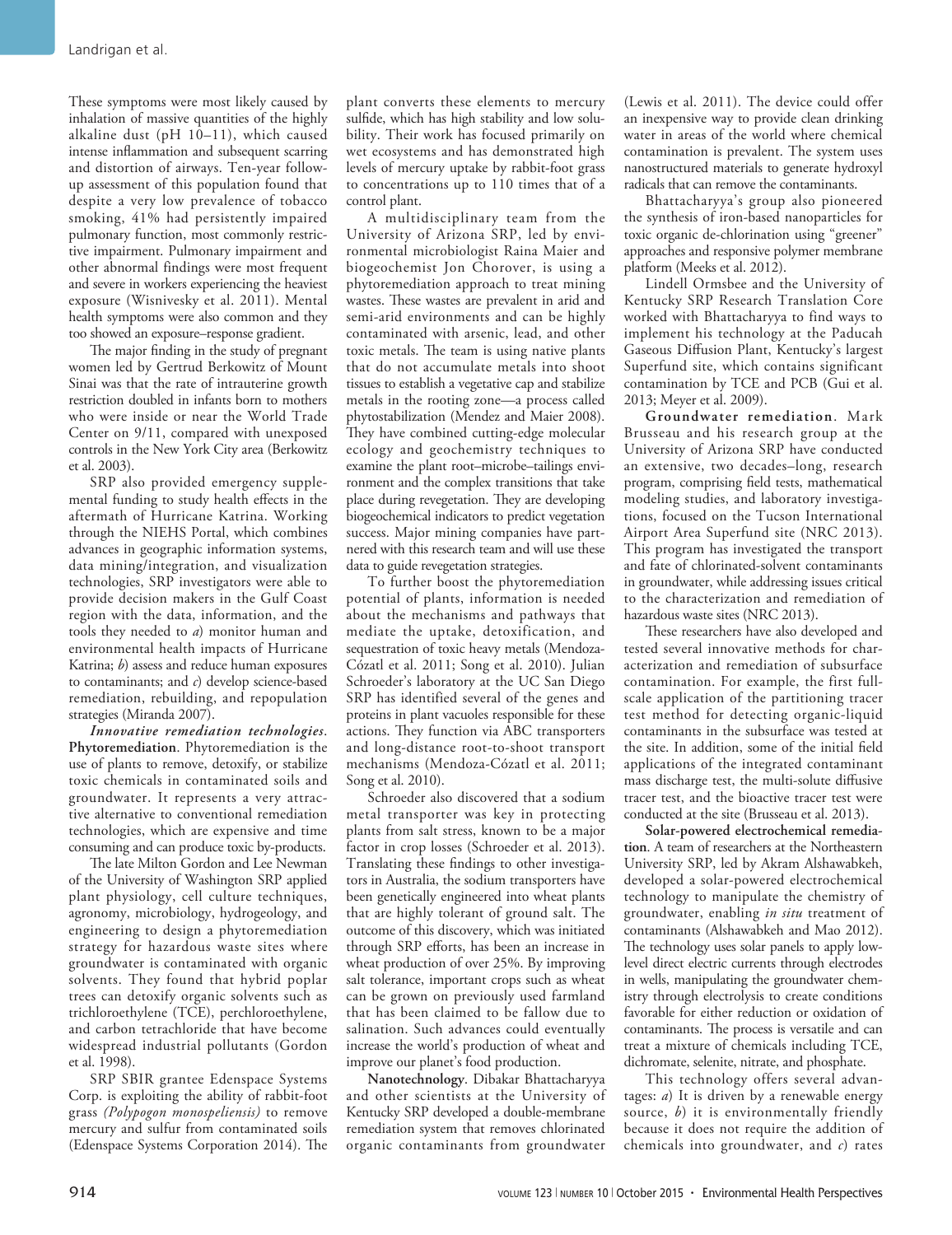of redox (oxidation-reduction) reactions can be controlled by adjusting electric current intensity.

**Training programs**. Training programs that educate the next generation of leaders in environmental health science have been an essential component of SRP since its inception. Each academically based SRP is required to contain a training program that supports graduate- and postdoctoral-level cross-disciplinary training in fields related to environmental health and environmental science and engineering. SRP regards these training programs as a vital for the mentorship, education, and training of environmental health and science professionals.

Over the past 25 years, SRP has trained a total of 1,504 trainees in 32 institutions. Of these, 689 are currently in training, and 815 have completed training. The scientists and engineers who have finished their training have pursued a range of careers—267 in academia, 45 in government, 143 in industry, and 49 in other areas.

SRP has established two awards for outstanding trainees. The Karen Wetterhahn Memorial Award, established in 1998, recognizes an outstanding young research scientist conducting research relevant to SRP who demonstrates the qualities of scientific excellence exhibited by Karen E. Wetterhahn (1948–1997), professor of chemistry and founder of the Dartmouth College SRP. Wetterhahn was an internationally recognized chemist who studied mechanisms of metal toxicity. Tragically, she died in 1997 as the result of a laboratory accident in which a few drops of highly toxic liquid dimethylmercury penetrated her protective latex glove and caused rapidly progressive, fatal neurological impairment. Wetterhahn was deeply concerned with bringing young women into science. She was co-founder of the Women in Science Project at Dartmouth, a highly successful program where first-year women engage in learning experiences designed to further their interest in science, mathematics, or engineering.

The KC Donnelly Externship Award, named in honor of Kirby Cornwall (KC) Donnelly (1951–2009) of Texas A&M University, provides opportunities for current SRP-funded graduate students and postdoctoral researchers to compete for translational externships outside of their home universities. Donnelly was professor and head of the Department of Environmental and Occupational Health, and Associate Director of the Texas A&M SRP. As leader of the South Texas Environmental Education and Research (STEER) program, he helped bridge the gap between public health and medicine for > 500 students (University of Texas Health Science Center at San Antonio 2015). In his environmental research on the U.S.–Mexico

border, Donnelly stressed the importance of learning coupled with community-based research as he worked to improve the lives of poor and disenfranchised border populations exposed to hazardous waste.

#### **Discussion**

The problem of hazardous waste, though much better controlled in the United States today than in the past, has not gone away. New chemicals and new technologies are invented every year (Landrigan and Goldman 2011). New forms of waste are created. Hazardous chemical and nuclear wastes continue to pose major threats to the environment and to public health. Laws and regulations on chemical safety are relatively weak (Landrigan and Goldman 2011).

Hazardous waste and chemical pollution have also become global issues. Production of synthetic chemicals and the generation of hazardous waste were initially concentrated in high-income countries, reflecting the origins of the chemical manufacturing industry in Western Europe in the late 19th and early 20th centuries and its spread in the 20th century to North America, Japan, and Australia. Today, however, the chemical manufacturing industry (Goldstein et al. 2013) is increasingly globalized, and the manufacture and use of chemicals are shifting increasingly to low- and middle-income countries, where labor costs are low and environmental protections often few. Also, exports to low-income countries of hazardous materials such as asbestos (World Health Organization 2014), banned pesticides (Smith et al. 2008), and e-waste (Robinson 2009) are accelerating. As a result, the threat of hazardous waste is greatest today in low- and middle-income countries (Caravanos et al. 2011; Grant et al. 2013), and in those countries, hazardous waste has become an important, although insufficiently recognized, contributor to the burden of disease (Chatham-Stephens et al. 2013).

Tragic episodes of human exposure to toxic chemicals have resulted from the migration of the chemical manufacturing industry and toxic chemicals to developing countries. These include acute episodes such as the Bhopal disaster in India, where thousands of people of all ages died or were severely injured after exposure to methyl isocyanate released by an explosion in a pesticide manufacturing facility (Dhara et al. 2002), as well as chronic, slowly unfolding tragedies such as the current exposure of > 1 million persons in China, South and Southeast Asia, and sub-Saharan Africa to chrysotile asbestos (Frank and Joshi 2014).

In industrially developed as well as developing countries, the populations at greatest risk of exposure to toxic chemicals are those who live or work near polluting industries and

hazardous waste sites (U.S. EPA 1996). In the United States, these populations include the 11 million people who live within 1 mile of a federal Superfund site, the many others who live in proximity to state Superfund sites, and the many thousands of hazardous waste workers and emergency responders who work at these sites or respond to fires and other emergencies at them.

Children living in communities near hazardous waste sites are at especially high risk because their unique patterns of exposure and heightened biological vulnerability increase the likelihood that they will be exposed to toxic chemicals and suffer adverse health effects (Landrigan et al. 1999; NRC 1993).

Poor and minority populations are at high risk of exposure because hazardous waste sites are disproportionately located in neighborhoods of lower socioeconomic status and predominantly minority demographics—a circumstance termed "environmental injustice" (Faber et al. 2002; United Church of Christ Commission for Racial Justice 1987).

The SRP commitment to community engagement has allowed for the creation of partnerships with community groups most seriously affected by contamination. SRP has supported the development and use of innovative tools for communication and engagement (Pezzoli et al. 2007). One such tool, created by the Boston University SRP, is a guide for community groups (Scammell and Howard 2015). This guide helps communities decide whether a health study is an appropriate strategy for addressing their concerns. It is freely available and includes contributions by residents living near contaminated sites, community and agency partners, and SRP investigators. A second example is the freely available, transferrable training modules developed by the University of Arizona SRP in collaboration with promoters (Hispanic community health workers) (University of Arizona, Superfund Research Program 2015). These modules are based on a "train the trainer" model and provide information to communities on how to understand and reduce exposures to toxicants.

### **Conclusion**

The NIEHS SRP program was created 25 years ago in response to a crisis—the discovery that hazardous waste was a major and previously unrecognized threat to human health and the environment. That threat remains, and it is now spreading from the United States, Japan, Australia, and Western Europe to low- and middle-income countries, where it is an increasingly important, but insufficiently recognized, risk factor for disease.

In the years since its founding, SRP has grown modestly in size and greatly in scientific credibility and real-world impact. SRP is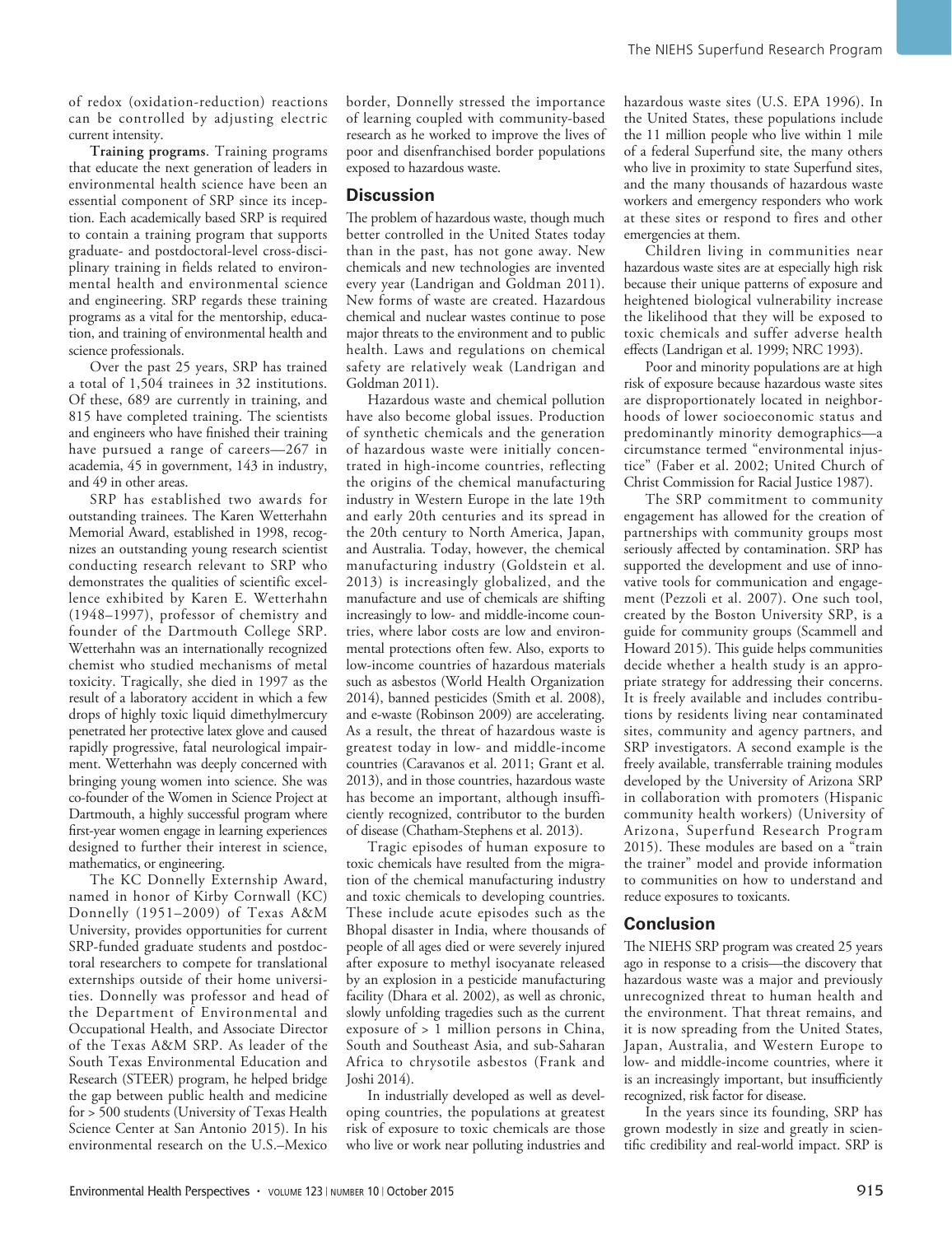a small program, but it has had an outsized scientific influence. Its record is one of significant scientific achievements accomplished with extremely modest investment combined with clever leveraging of resources from many sources. The program has been extraordinarily effective in facilitating research innovation, in catalyzing interdisciplinary and even transdisciplinary research, and in translating research to stakeholders, including regulators, industry, and affected communities.

Many factors have contributed to the scientific stature of SRP research, but four stand out.

The first is the fact that SRP provides targeted funds to investigate the health effects of hazardous waste—an area of scientific investigation that otherwise would likely be neglected.

The second is the program's base in a peer-reviewed, competitively awarded grant program. The NIH peer review system, which has been central to the rise of American science in the past half century, is critical to the success of SRP. It encourages and supports excellent scientists and draws some of the nation's best minds to focus on complex problems relevant to hazardous waste.

The third critical factor is the program's unique transdisciplinary structure that brings together biomedical researchers and engineers, ecologists, earth scientists, social scientists, and evolutionary biologists. Because of this program, these seemingly disparate fields have now become connected in universities across the United States. The extraordinary crosspollination achieved through this unique model has been essential to the program's success, producing innovations that no single scientific discipline could have achieved on its own.

Skilled and experienced leadership at NIEHS has been the fourth factor critical to the success of the SRP. Beginning with David P. Rall, NIEHS Director at the time of the establishment of SRP, and extending through all the successive Directors up to and including the present NIEHS Director, Linda Birnbaum, the SRP has enjoyed high-level support from top management of NIEHS. Just as important has been the long time leadership of SRP's founding Program Director, William Suk (Wilson 2014).

If past is prologue, SRP's first 25 years have provided a firm foundation in the face of an uncertain future for United States science. Whether we can continue to develop more and better science to solve one of the world's most difficult problems remains to be seen. But the potential is there, and a quartercentury of success has shown that the resolution of pressing environmental issues through outstanding science is highly feasible, even in these resource-scarce times, with the most modest of investments.

#### **References**

- Ahsan H, Chen Y, Parvez F, Argos M, Hussain AI, Momotaj H, et al. 2006. Health Effects of Arsenic Longitudinal Study (HEALS): description of a multidisciplinary epidemiologic investigation. J Expo Sci Environ Epidemiol 16:191–205.
- Alshawabkeh A, Mao X. 2012. (WO2012106700) Electrolytic Transformation of Water Contaminants. Available: [http://patentscope.wipo.int/search/en/](http://patentscope.wipo.int/search/en/WO2012106700) [WO2012106700](http://patentscope.wipo.int/search/en/WO2012106700) [accessed 30 April 2015].
- Andrew AS, Burgess JL, Meza MM, Demidenko E, Waugh MG, Hamilton JW, et al. 2006. Arsenic exposure is associated with decreased DNA repair *in vitro* and in individuals exposed to drinking water arsenic. Environ Health Perspect 114:1193–1198; doi:10.1289/ehp.9008.
- Argos M, Kalra T, Rathouz PJ, Chen Y, Pierce B, Parvez F, et al. 2010. Arsenic exposure from drinking water, and all-cause and chronic-disease mortalities in Bangladesh (HEALS): a prospective cohort study. Lancet 376(9737):252–258; doi:10.1016/ S0140-6736(10)60481-3.
- Avakian MD, Dellinger B, Fiedler H, Gullet B, Koshland C, Marklund S, et al. 2002. The origin, fate, and health effects of combustion by-products: a research framework. Environ Health Perspect 110:1155–1162.
- Berkowitz GS, Wolff MS, Janevic TM, Holzman IR, Yehuda R, Landrigan PJ. 2003. The World Trade Center disaster and intrauterine growth restriction [Letter]. JAMA 290(5):595–596.
- Bissonnette SL, Haas A, Mann KK, Schlezinger JJ. 2010. The role of CaMKII in calcium-activated death pathways in bone marrow B cells. Toxicol Sci 118(1):108–118; doi:10.1093/toxsci/kfq256.
- Blacksmith Institute. 2013. Blacksmith Institute Homepage. Available: [http://www.](http://www.blacksmithinstitute.org/) [blacksmithinstitute.org/](http://www.blacksmithinstitute.org/) [accessed 17 September 2014].
- Braun JM, Wright RJ, Just AC, Power MC, Tamayo Y, Ortiz M, et al. 2014. Relationships between lead biomarkers and diurnal salivary cortisol indices in pregnant women from Mexico City: a cross-sectional study. Environ Health 13(1):50; doi:10.1186/1476-069X-13-50.
- Brusseau ML, Carroll KC, Truex MJ, Becker DJ. 2013. Characterization and remediation of chlorinated volatile organic contaminants in the vadose zone: an overview of issues and approaches. Vadose Zone J 12(4); doi:10.2136/vzj2012.0137.
- Callaghan WM, MacDorman MF, Rasmussen SA, Qin C, Lackritz EM. 2006. The contribution of preterm birth to infant mortality rates in the United States. Pediatrics 118 (4):1566–1573.
- Caravanos J, Clark E, Fuller R, Lambertson C. 2011. Assessing worker and environmental chemical exposure risks at an e-waste recycling and disposal site in Accra, Ghana. J Health Pollution 1:16–25.
- Chatham-Stephens K, Caravanos J, Ericson B, Sunga-Amparo J, Susilorini B, Sharma P, et al. 2013. Burden of disease from toxic waste sites in India, Indonesia, and the Philippines in 2010. Environ Health Perspect 121:791–796; doi:10.1289/ ehp.1206127.
- Cherednichenko G, Zhang R, Bannister RA, Timofeyev V, Li N, Fritsch EB, et al. 2012. Triclosan impairs excitation–contraction coupling and  $Ca<sup>2+</sup>$  dynamics in striated muscle. Proc Natl Acad Sci USA 109:14158–14163.
- Choi JH, Damm CJ, O'Donovan NJ, Sawyer RF, Koshland CP, Lucas D. 2005. Detection of lead in soil with excimer laser fragmentation fluorescence spectroscopy. Appl Spectrosc 59(2):258–261.
- Denison MS, Phelan D, Elferink CJ. 1998. The Ah receptor signal transduction pathway. In: Toxicant– Receptor Interactions: Modulation of Signal Transduction and Gene Expression (Denison MS, Helferich WG, eds). Philadelphia, PA:Taylor and Francis, 3–33.
- Dhara VR, Dhara R, Acquilla SD, Cullinan P. 2002. Personal exposure and long-term health effects in survivors of the Union Carbide disaster at Bhopal. Environ Health Perspect 110:487–500.
- Eblin KE, Bredfeldt TG, Gandolfi AJ. 2008. Immortalized human urothelial cells as a model of arsenicinduced bladder cancer. Toxicology 248(2–3):67–76.
- Edenspace Systems Corporation. Phytoremediation. 2014. Available: [http://www.edenspace.com/home/](http://www.edenspace.com/home/phytoremediation/) [phytoremediation/](http://www.edenspace.com/home/phytoremediation/) [accessed 9 December 2014].
- Escudero-Lourdes C, Medeiros MK, Cárdenas-González MC, Wnek SM, Gandolfi JA. 2010. Low level exposure to monomethyl arsonous acidinduced the over-production of inflammationrelated cytokines and the activation of cell signals associated with tumor progression in a urothelial cell model. Toxicol Appl Pharmacol 244(2):162–173.
- Faber DR, Krieg EJ. 2002. Unequal exposure to ecological hazards: environmental injustices in the Commonwealth of Massachusetts. Environ Health Perspect 110(suppl 2):277–288.
- Ferguson KK, McElrath TF, Meeker JD. 2014. Environmental phthalate exposure and preterm birth. JAMA Pediatr 168(1):61–67.
- Frank AL, Joshi TK. 2014. The global spread of asbestos. Ann Glob Health 80(4):257–262.
- Furlong CE, Cole TB, Jarvik GP, Pettan-Brewer C, Geiss GK, Richter RJ, et al. 2005. Role of paraoxonase (PON1) status in pesticide sensitivity: genetic and temporal determinants. Neurotoxicology 26(4):651–659.
- Gilbert-Diamond D, Cottingham KL, Gruber JF, Punshon T, Sayarath V, Gandolfi AJ, et al. 2011. Rice consumption contributes to arsenic exposure in US women. Proc Natl Acad Sci USA 108(51):20656–20660.
- Goldstein BD, Banda S, Cairncross E, Jiang G, Massey R, Miglioranza K, et al. 2013. Reaching for the 2020 goal: the need for better information and sound management to minimize chemical risks. In: UNEP Year Book 2013: Emerging Issues in our Global Environment. Nairobi, Kenya: United Nations Environment Programme, 37–51.
- Gomaa A, Hu H, Bellinger D, Schwartz J, Tsaih SW, Gonzalez-Cossio T, et al. 2002. Maternal bone lead as an independent risk factor for fetal neurotoxicity: a prospective study. Pediatrics 110(1 pt 1):110–118.
- Gomez-Rubio P, Klimentidis YC, Cantu-Soto E, Meza-Montenegro MM, Billheimer D, Lu Z, et al. 2012. Indigenous American ancestry is associated with arsenic methylation efficiency in an admixed population of northwest Mexico. J Toxicol Environ Health A 75(1):36–49.
- Gomez-Rubio P, Roberge J, Arendell L, Harris RB, O'Rourke MK, Chen Z, et al. 2011. Association between body mass index and arsenic methylation efficiency in adult women from southwest U.S. and northwest Mexico. Toxicol Appl Pharmacol 252(2):176–182.
- Gordon JD, Clark GC. 2005. Submission of XDS's LUMI-CELL™ ER High-Throughput System for Screening Estrogen-Like Chemicals for Review by ICCVAM. Available: [http://ntp.niehs.nih.gov/iccvam/methods/](http://ntp.niehs.nih.gov/iccvam/methods/endocrine/endodocs/iccvamsubmission28jan05.pdf) [endocrine/endodocs/iccvamsubmission28jan05.pdf](http://ntp.niehs.nih.gov/iccvam/methods/endocrine/endodocs/iccvamsubmission28jan05.pdf)  [accessed 7 December 2014].
- Gordon M, Choe N, Duffy J, Ekuan G, Heilman P, Muiznieks I, et al. 1998. Phytoremediation of trichloroethylene with hybrid poplars. Environ Health Perspect 106(suppl 4):1001–1004.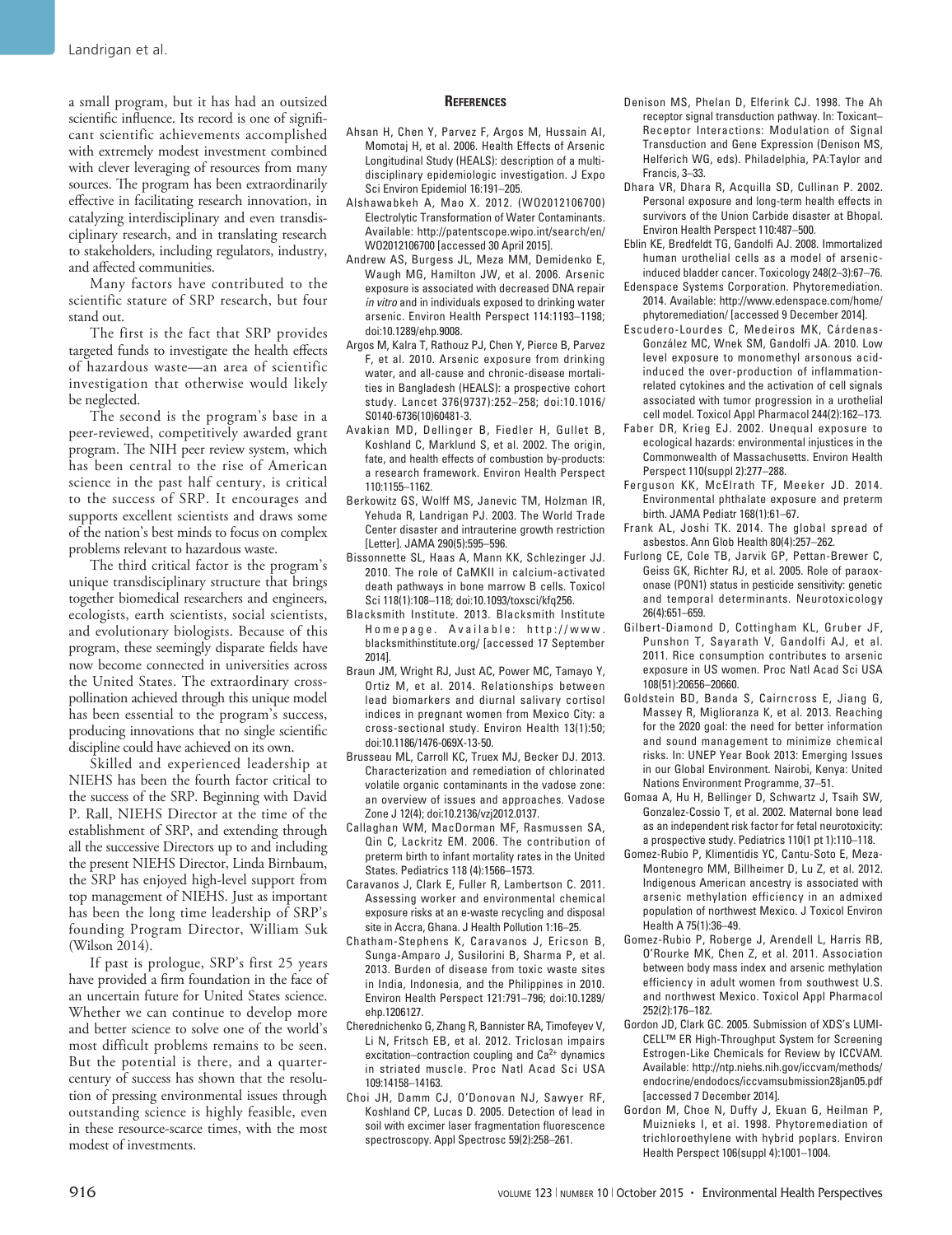- Grant K, Goldizen FC, Sly PD, Brune MN, Neira M, van den Berg M, et al. 2013. Health consequences of exposure to e-waste: a systematic review. Lancet Glob Health 1(6):e350–e361; doi:10.1016/ S2214-109X(13)70101-3.
- Gui M, Ormsbee LE, Bhattacharyya D. 2013. Reactive functionalized membranes for polychlorinated biphenyl degradation. Ind Eng Chem Res 52(31):10430–10440.
- Harbeitner RC, Hahn ME, Timme-Laragy AR. 2013. Differential sensitivity to pro-oxidant exposure in two populations of killifish (*Fundulus heteroclitus*). Ecotoxicology 22(2):387–401.
- Harvard School of Public Health, Superfund Research Program. 2014. Mexico City, Mexico:The ELEMENT Program. Available: [http://srphsph.harvard.edu/](http://srphsph.harvard.edu/sample-page/mexico-city-mexico-2/) [sample-page/mexico-city-mexico-2/](http://srphsph.harvard.edu/sample-page/mexico-city-mexico-2/) [accessed 8 December 2014].
- He G, Dhar D, Nakagawa H, Font-Burgada J, Ogata H, Jiang Y, et al. 2013. Identification of liver cancer progenitors whose malignant progression depends on autocrine IL-6 signaling. Cell 155:384–396.
- He G, Yu GY, Temkin V, Ogata H, Kuntzen C, Sakurai T, et al. 2010. Hepatocyte IKKβ/NF-κB inhibits tumor promotion and progression by preventing oxidative stress-driven STAT3 activation. Cancer Cell 17:286–297.
- Hennig B, Ettinger AS, Jandacek RJ, Koo S, McClain C, Seifried H, et al. 2007. Using nutrition for intervention and prevention against environmental chemical toxicity and associated diseases. Environ Health Perspect 115:493–495; doi:10.1289/ehp.9549.
- Hennig B, Hammock BD, Slim R, Toborek M, Saraswathi V, Robertson LW. 2002. PCB-induced oxidative stress in endothelial cells: modulation by nutrients. Int J Hyg Environ Health 205(1–2):95–102.
- Hennig B, Ormsbee L, McClain CJ, Watkins BA, Blumberg B, Bachas LG, et al. 2012. Nutrition can modulate the toxicity of environmental pollutants: implications in risk assessment and human health. Environ Health Perspect 120:771–774; doi:10.1289/ ehp.1104712.
- Hennig B, Reiterer G, Toborek M, Matveev SV, Daugher A, Smart E, et al. 2005. Dietary fat interacts with PCBs to induce changes in lipid metabolism in mice deficient in low-density lipoprotein receptor. Environ Health Perspect 113:83–87; doi:10.1289/ehp.7280.
- Hernan RE. 2010. Times Beach, Missouri, 1982. In: This Borrowed Earth: Lessons from the Fifteen Worst Environmental Disasters around the World. New York:Palgrave Macmillan, 91–100.
- Jackson BP, Taylor VF, Karagas MR, Punshon T, Cottingham KL. 2012. Arsenic, organic foods, and brown rice syrup. Environ Health Perspect 120:623–626; doi:10.1289/ehp.1104619.
- Jensen TJ, Novak P, Wnek SM, Gandolfi AJ, Futscher BW. 2009. Arsenicals produce stable progressive changes in DNA methylation patterns that are linked to malignant transformation of immortalized urothelial cells. Toxicol Appl Pharmacol 241(2):221–229.
- Karagas MR, Andrew AS, Nelson HH, Li Z, Punshon T, Schned A, et al. 2012. *SLC39A2* and *FSIP1* polymorphisms as potential modifiers of arsenic-related bladder cancer. Hum Genet 131(3):453–461.
- Karagas MR, Stukel TA, Tosteson TD. 2002. Assessment of cancer risk and environmental levels of arsenic in New Hampshire. Int J Hyg Environ Health 205(1–2):85–94.
- Karin M, Greten FR. 2005. NF-κB: linking inflammation and immunity to cancer development and progression. Nat Rev Immunol 5:749–759.
- Landrigan PJ, Goldman LR. 2011. Children's vulnerability to toxic chemicals: a challenge and

opportunity to strengthen health and environmental policy. Health Aff (Millwood) 30 (5):842–850.

- Landrigan PJ, Lioy PJ, Thurston G, Berkowitz G, Chen LC, Chillrud SN, et al. 2004. Health and environmental consequences of the World Trade Center disaster. Environ Health Perspect 112:731–739; doi:10.1289/ehp.6702.
- Landrigan PJ, Suk WA, Amler RW. 1999. Chemical wastes, children's health, and the Superfund Basic Research Program. Environ Health Perspect 107:423–427.
- Lewis SR, Datta S, Gui M, Coker EL, Huggins FE, Daunert S, et al. 2011. Reactive nanostructured membranes for water purification. Proc Natl Acad Sci USA 108(21):8577–8582; doi:10.1073/ pnas.1101144108.
- Liu JY, Qiu H, Morisseau C, Hwang SH, Tsai HJ, Ulu A, et al. 2011. Inhibition of soluble epoxide hydrolase contributes to the anti-inflammatory effect of antimicrobial triclocarban in a murine model. Toxicol Appl Pharmacol 255:200–206.
- Majkova Z, Layne J, Sunkara M, Morris AJ, Toborek M, Hennig B. 2011. Omega-3 fatty acid oxidation products prevent vascular endothelial cell activation by coplanar polychlorinated biphenyls. Toxicol Appl Pharmacol 251(1):41–49.
- Marnell LL, Garcia-Vargas GG, Chowdhury UK, Zakharyan RA, Walsh B, Avram MD, et al. 2003. Polymorphisms in the human monomethylarsonic acid (MMAV) reductase/*hGSTO1* gene and changes in urinary arsenic profiles. Chem Res Toxicol 16(12):1507–1513.
- Marsit CJ, Karagas MR, Danaee H, Liu M, Andrew A, Schned A, et al. 2006a. Carcinogen exposure and gene promoter hypermethylation in bladder cancer. Carcinogenesis 27(1):112–116.
- Marsit CJ, Karagas MR, Schned A, Kelsey KT. 2006b. Carcinogen exposure and epigenetic silencing in bladder cancer. Ann NY Acad Sci 1076:810–821.
- Medeiros M, Zheng X, Novak P, Wnek SM, Chyan V, Escudero-Lourdes C, et al. 2012. Global gene expression changes in human urothelial cells exposed to low-level monomethylarsonous acid. Toxicology 291(1–3):102–112.
- Meeker JD, Hu H, Cantonwine DE, Lamadrid-Figueroa H, Calafat AM, Ettinger AS, et al. 2009. Urinary phthalate metabolites in relation to preterm birth in Mexico City. Environ Health Perspect 117:1587–1592; doi:10.1289/ehp.0800522.
- Meeks ND, Smuleac V, Stevens C, Bhattacharyya D. 2012. Iron-based nanoparticles for toxic organic degradation: silica platform and green synthesis. Ind Eng Chem Res 51(28):9581–9590.
- Mendez MO, Maier RM. 2008. Phytostabilization of mine tailings in arid and semiarid environments—an emerging remediation technology. Environ Health Perspect 116:278–283; doi:10.1289/ehp.10608.
- Mendoza-Cózatl DG, Jobe TO, Hauser F, Schroeder JI. 2011. Long-distance transport, vacuolar sequestration, tolerance, and transcriptional responses induced by cadmium and arsenic. Curr Opin Plant Biol 14:554–562.
- Meyer DE, Hampson S, Ormsbee L, Bhattacharyya D. 2009. A study of groundwater matrix effects for the destruction of trichloroethylene using Fe/Pd nanoaggregates. Environ Prog Sustain Energy 28(4):507–518.
- Miranda ML. 2007. NIEHS Environmental Health Sciences Data Resource Portal. Available: [http://](http://www.epa.gov/ncer/childrenscenters/events/2007/presentations/miranda.pdf) [www.epa.gov/ncer/childrenscenters/events/2007/](http://www.epa.gov/ncer/childrenscenters/events/2007/presentations/miranda.pdf) [presentations/miranda.pdf](http://www.epa.gov/ncer/childrenscenters/events/2007/presentations/miranda.pdf) [accessed 9 December 2014].
- Morisseau C, Merzlikin O, Lin A, He G, Feng W, Padilla I, et al. 2009. Toxicology in the fast lane: application of high-throughput bioassays to detect modulation

of key enzymes and receptors. Environ Health Perspect 117:1867–1872; doi:10.1289/ehp.0900834.

- New York State Department of Health. 1981. Love Canal: A Special Report to the Governor & Legislature: April 1981. Albany, NY:New York State Department of Health. Available: [https://www.](https://www.health.ny.gov/environmental/investigations/love_canal/lcreport.htm) [health.ny.gov/environmental/investigations/love\\_](https://www.health.ny.gov/environmental/investigations/love_canal/lcreport.htm) [canal/lcreport.htm](https://www.health.ny.gov/environmental/investigations/love_canal/lcreport.htm) [accessed 9 December 2014].
- Newsome BJ, Petriello MC, Han SG, Murphy MO, Eske KE, Sunkara M, et al. 2014. Green tea diet decreases PCB 126-induced oxidative stress in mice by up-regulating antioxidant enzymes. J Nutr Biochem 25(2):126–135.
- NIEHS (National Institute of Environmental Health Sciences). 1987. Superfund Research Program. Superfund Hazardous Substances Basic Research and Training Program. Available: [http://www.niehs.](http://www.niehs.nih.gov/research/supported/dert/cris/programs/srp/) [nih.gov/research/supported/dert/cris/programs/](http://www.niehs.nih.gov/research/supported/dert/cris/programs/srp/) [srp/](http://www.niehs.nih.gov/research/supported/dert/cris/programs/srp/) [accessed 6 December 2014].
- NIEHS. 2012. Celebrating 25 years of the Superfund Research Program. Available: [https://www.niehs.](https://www.niehs.nih.gov/research/supported/assets/docs/r_s/srp_25th_anniversary_commemorative_booklet_508.pdf) [nih.gov/research/supported/assets/docs/r\\_s/](https://www.niehs.nih.gov/research/supported/assets/docs/r_s/srp_25th_anniversary_commemorative_booklet_508.pdf) [srp\\_25th\\_anniversary\\_commemorative\\_](https://www.niehs.nih.gov/research/supported/assets/docs/r_s/srp_25th_anniversary_commemorative_booklet_508.pdf) [booklet\\_508.pdf](https://www.niehs.nih.gov/research/supported/assets/docs/r_s/srp_25th_anniversary_commemorative_booklet_508.pdf) [accessed 23 April 2015].
- NRC (National Research Council). 1993. Pesticides in the Diets of Infants and Children. Washington, DC:National Academies Press. Available: [http://](http://www.nap.edu/openbook.php?record_id=2126) [www.nap.edu/openbook.php?record\\_id=2126](http://www.nap.edu/openbook.php?record_id=2126)  [accessed 9 December 2014].
- NRC. 2013. Alternatives for Managing the Nation's Complex Contaminated Groundwater Sites. Washington, DC:National Academies Press. Available: [http://www.nap.edu/openbook.](http://www.nap.edu/openbook.php?record_id=14668) [php?record\\_id=14668](http://www.nap.edu/openbook.php?record_id=14668) [accessed 9 December 2014].
- Oleksiak MF, Karchner SI, Jenny MJ, Franks DG, Welch DB, Hahn ME. 2011. Transcriptomic assessment of resistance to effects of an aryl hydrocarbon receptor (AHR) agonist in embryos of Atlantic killifish (*Fundulus heteroclitus*) from a marine Superfund site. BMC Genomics 12:263; doi:10.1186/1471-2164-12-263.
- Park EJ, Lee JH, Yu GY, He G, Ali SR, Holzer RG, et al. 2010. Dietary and genetic obesity promote liver inflammation and tumorigenesis by enhancing IL-6 and TNF expression. Cell 140:197–208.
- Parvez F, Wasserman GA, Factor-Litvak P, Liu X, Slavkovich V, Siddique AB, et al. 2011. Arsenic exposure and motor function among children in Bangladesh. Environ Health Perspect 119:1665–1670; doi:10.1289/ehp.1103548.
- Petrick JS, Jagadish B, Mash EA, Aposhian HV. 2001. Monomethylarsonous acid (MMA<sup>III</sup>) and arsenite:  $LD_{50}$  in hamsters and in vitro inhibition of pyruvate dehydrogenase. Chem Res Toxicol 14(6):651–656.
- Pezzoli K, Tukey R, Sarabia H, Zaslavsky I, Miranda ML, Suk WA, et al. 2007. The NIEHS Environmental Health Sciences Data Resource Portal: placing advanced technologies in service to vulnerable communities. Environ Health Perspect 115:564–571; doi:10.1289/ehp.9817.
- Rappaport SM, Kim S, Lan Q, Li G, Vermeulen R, Waidyanatha S, et al. 2010. Human benzene metabolism following occupational and environmental exposures. Chem Biol Interact 184(1–2):189–195.
- Robinson BH. 2009. E-waste: an assessment of global production and environmental impacts. Sci Total Environ 408:183–191.
- Rogers JM, Denison MS. 2000. Recombinant cell bioassays for endocrine disruptors: development of a stably transfected human ovarian cell line for the detection of estrogenic and anti-estrogenic chemicals. In Vitr Mol Toxicol 13(1):67–82.
- Sagiv SK, Nugent JK, Brazelton TB, Choi AL, Tolbert PE, Altshul LM. 2008. Prenatal organochlorine exposure and measures of behavior in infancy using the